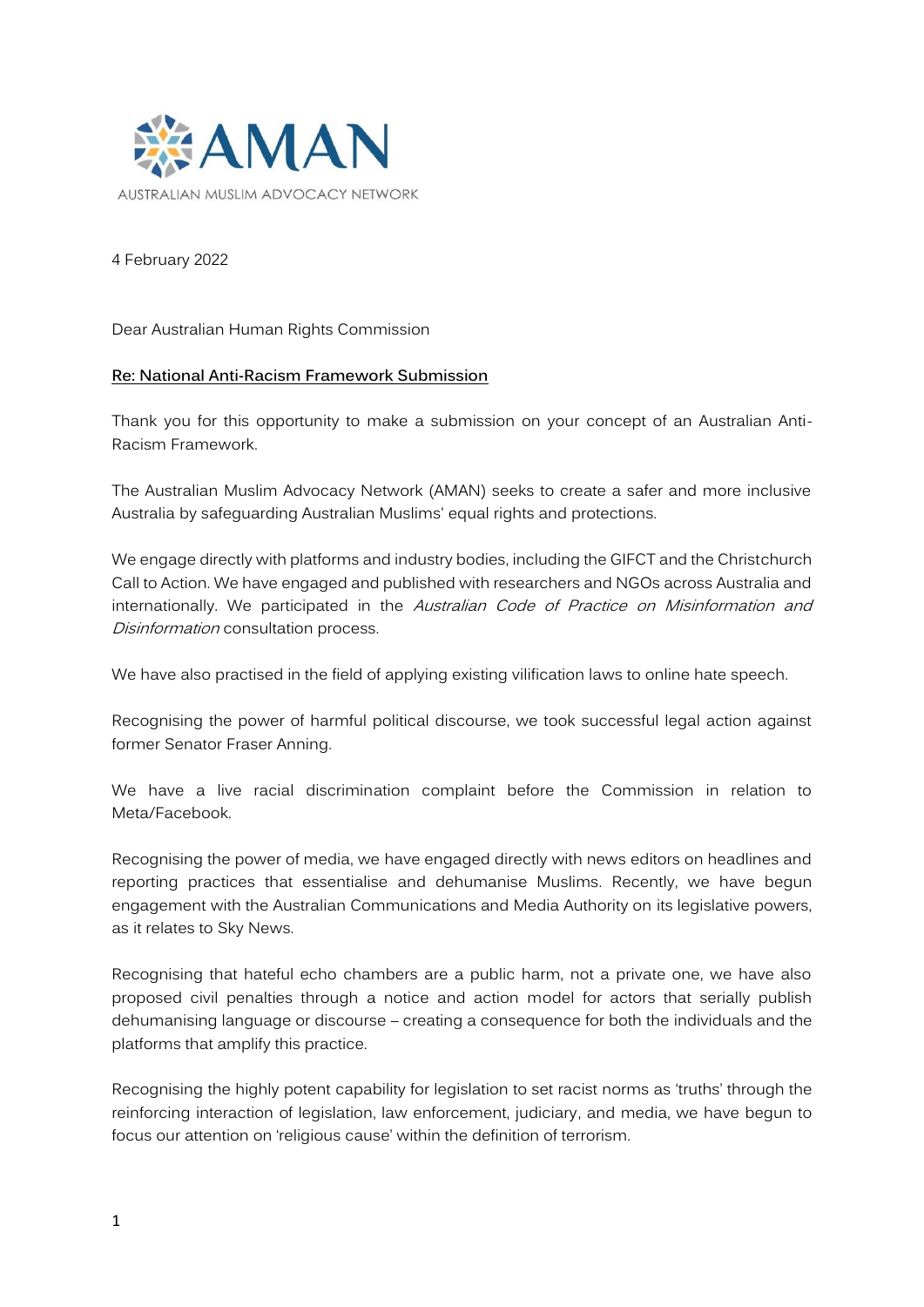We have been invited to present at recent Parliamentary Inquiries on Social Media and Online Safety, and Religious Discrimination.

Our journey to address the social conditions that led to the Christchurch massacre by an Australian terrorist has led us to test federal and state protections. We have studied and analysed the eco-system of racism from academic, practitioner, and community angles. From this experience, we are pleased to make recommendations about the Framework. We thank you for the pertinent questions it raises.

Any inquiries about the contents can be directed to Rita Jabri Markwell at [advocacy@aman.net.au.](mailto:advocacy@aman.net.au)

Yours faithfully, **AUSTRALIAN MUSLIM ADVOCACY NETWORK (AMAN)**

Aman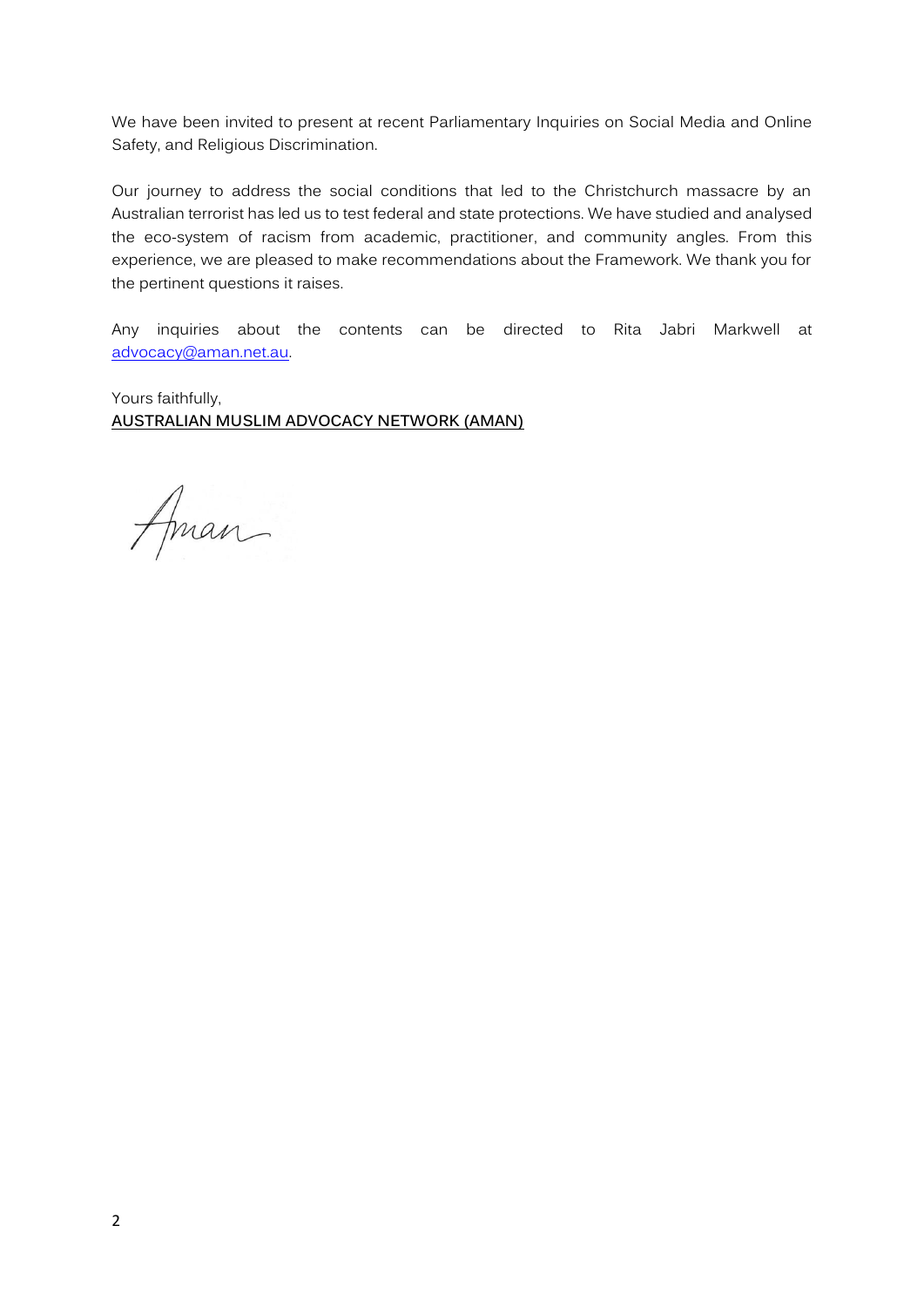# **ACKNOWLEDGEMENT OF COUNTRY**

AMAN acknowledges the traditional custodians of the land we work upon across this continent, the Elders and Ancestors who have walked this land before us.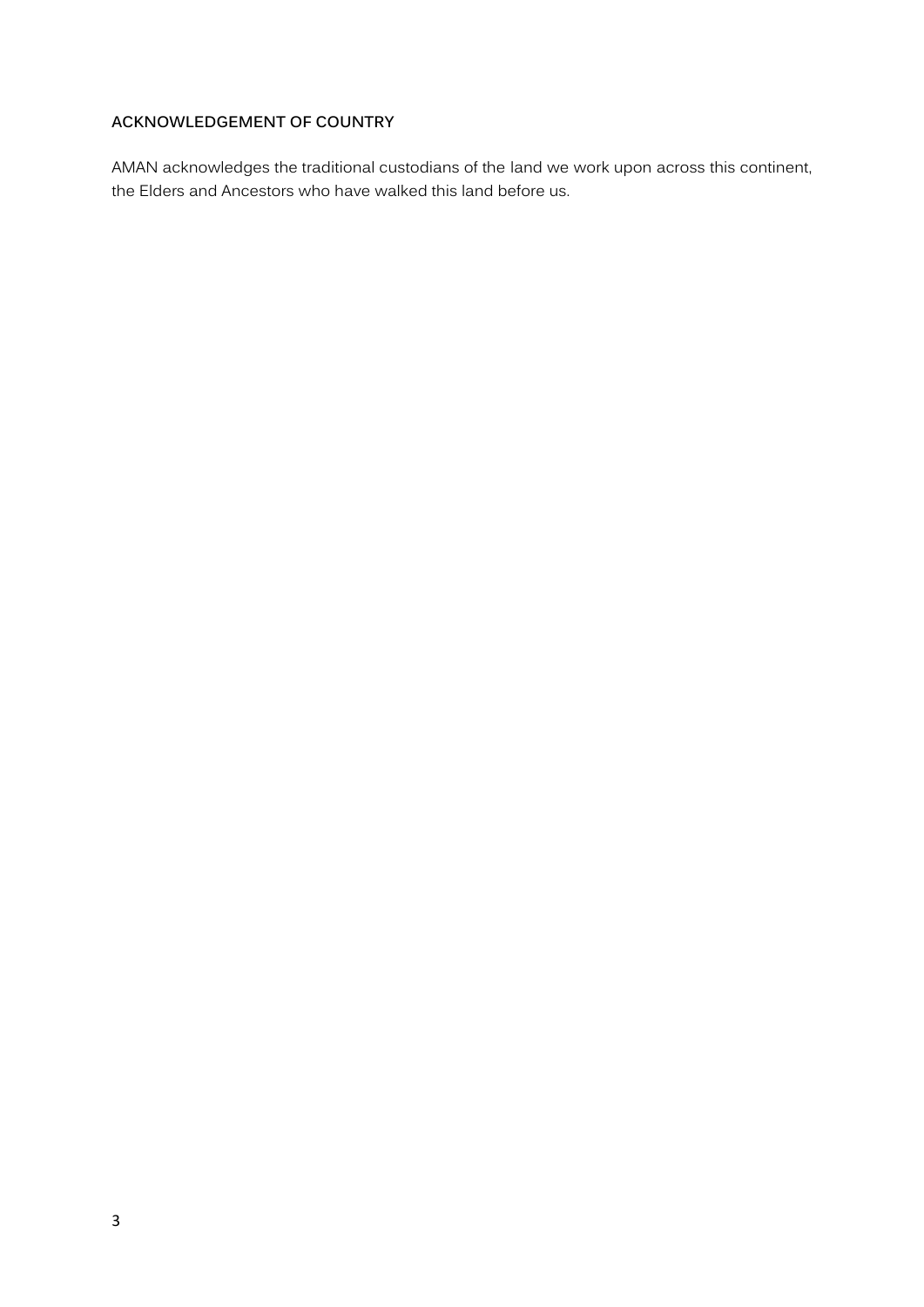## What are the issues/areas on which the framework can best provide guidance?

1. **Shift the burden** of contending with racism from affected individuals and communities to the whole of society by making it part of the core business of relevant regulators, like the e-Safety Commissioner, ACMA, the ACCC, and a new Federal Integrity Commission in Parliament.

2. Focus on measures that address **political and media discourse**, as well as laws that feed political and media discourse, given the heightened effect they have in stoking racial prejudice and fueling hate movements.

3. Build resilience with the Australian population to dehumanising discourse.

# Are there best practice stories of anti-racism, social inclusion, social cohesion, and diversity and inclusion initiatives to share?

This framework must focus on legal, evaluative (data), and process settings – repairing the gaps and flaws that make racism worse in Australia.

Successive governments have invested heavily in 'social cohesion' measures while diminishing social cohesion through political and legislative decisions (including failures to act). For example, investing in anti-racism measures to support various communities like the Muslim community is justified. Still, it is done alongside continuing counterterrorism laws that perpetuate racially discriminatory public discourse (Hardy 2011), media and political discourse (see References) and diminish social and emotional wellbeing for affected community (Bedar et al. 2020; Iner 2019; AHRC 2021), social cohesion (Markus 2020) and democratic freedoms (Akbarzadeh 2021; ALRC 2015; Cherney and Murphy 2016).

The framework must focus on **avoiding harm**. That means it must address the potent drivers of racism, even when those drivers are public laws and institutions.

In terms of 'anti-racism programs,' the Framework should perhaps comment on a process for determining measures with the greatest transformative effect.

### How can we embed evaluation and accountability measures within the framework?

A Prime Minister's annual report to Parliament on the International Day to Eliminate Racial Discrimination would be welcome.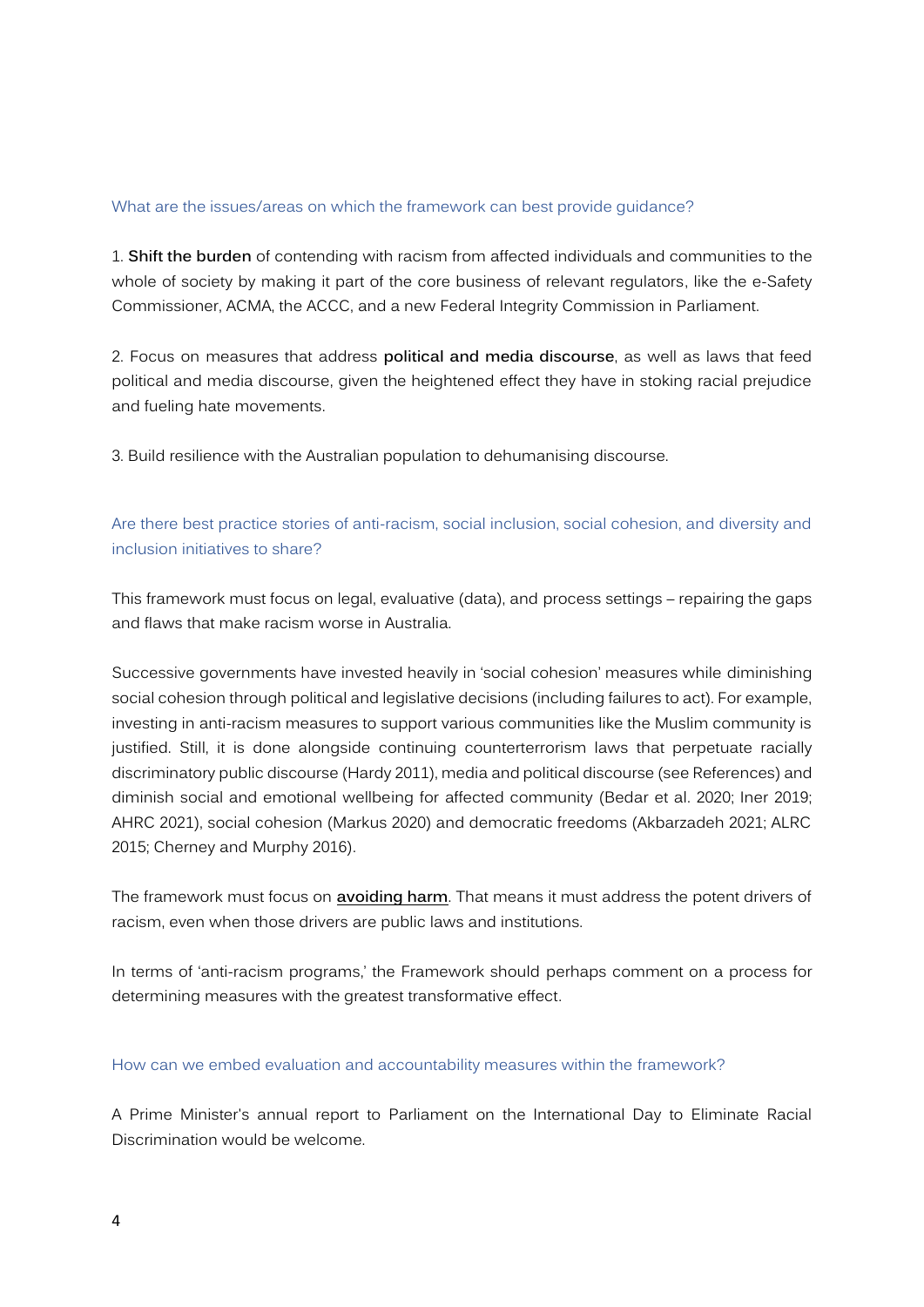Under each outcome being measured, the report must name and discuss whether the Framework relies on self-regulatory, co-regulatory, or regulatory approaches to achieve that outcome. There needs to be an ongoing discussion about the effectiveness of approaches and not a mindless repetition of statistics without discussing strategy.

An ongoing stakeholder group with practitioner and community service experience should codesign these evaluative settings. Researchers with expertise from various community backgrounds must be included, recognising that racism and hatred manifest differently for First Nations Peoples compared to Muslims (also acknowledging overlap between communities). Some research consortiums may present themselves as 'covering all' but have not established multi-stakeholder governance that includes community data collection points. Therefore this Framework is not best outsourced to a consortium to manage. It carries a public interest and stakeholder inclusion imperative that aligns better with a public statutory authority. Different imperatives govern research consortiums, including securing and maintaining funds and academic competition.

We also need to ensure that staff (including government) working on delivering and monitoring this framework reflect Australia's natural, cultural diversity.

### What principles should guide the framework?

The current proposed Guiding Principles are quite generic. They do not provide enough guidance about how the Framework should be carried out.

We thank the Islamophobia Register Australia for their work in proposing new principles for the Framework, which we have adapted below, under the four following headline principles:

- 1. First Nations Peoples' Self Determination has distinctive importance.
- 2. Human dignity is maintained through support.
- 3. Human dignity is maintained through voice.
- 4. The Anti-Racism Framework must be transformative.

### **First Nations Peoples' Self Determination**

Acknowledge and recognise First Nations Peoples, recognizing their special rights under the Declaration on the Rights of Indigenous Peoples, including the right to self-determination, culture, country, and social justice. We should avoid positioning First Nations Peoples as 'our Indigenous people' or Australia's Indigenous people. Their history and identity pre-dates Australia.

### **Dignity through support**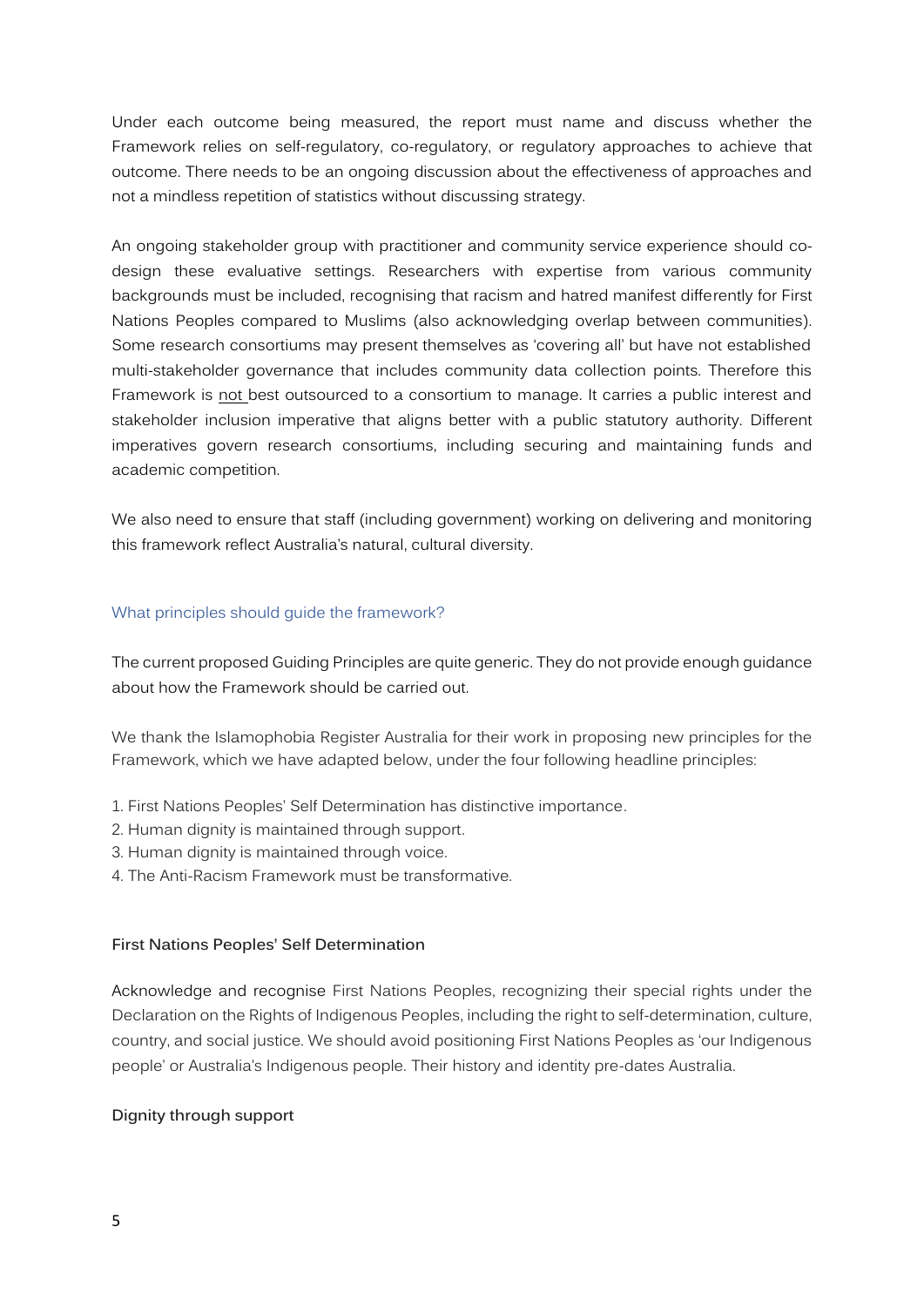All persons who suffer racism must enjoy universal, acceptable, affordable, unconditional, open, meaningful, and equal access to advice and support that enables them to feel a sense of control and certainty.

Support and protect unrestricted access to information to Australians, including young Australians, on racism, the harms of racism, and what society does in response.

Support doesn't mean just after harm has happened. The best support happens by preventing harm by acting to disrupt the sources of online dehumanisation of communities identified based on protected attributes.

Treat racism as a public health concern and a whole-of-society problem by shifting the burden from affected people to bystanders, institutions, and regulators.

Recognise that some forms of racism are more mainstream than others. Australia must face the most mainstreamed and entrenched forms.

Protect the Racial Discrimination Act, including section 18C, as important legislation that sets norms and creates safe conditions for all Australians to participate in public life.

Recognise that racism can be based on cultural superiority and racial superiority. Therefore communities identified by their faith, asylum seeker, or immigrant status can be equally subject to racism.

# **Dignity through voice**

Enable people affected by racism to design anti-racism policies and this Framework.

Democratise policy making affecting the internet and address technology-related violence in all its forms

Allow space for contested claims, grievances, disagreement, and resistance within the community and provide mechanisms to manage disagreement and promote civil dialogue.

Defend freedom of expression as an inclusive concept and reject the hierarchisation of citizenship and rights.

Accept if a person's community and culture are not represented positively in the media and culture of their time, then there is a loss of a sense of self and feeling real. Amplify narratives and lived realities of First Nations, CALD, and women and other marginalised community segments within those groups, taking an intersectional approach. Showing the diversity of humanity within every community is an antidote to narratives that essentialise and 'other' specific communities.

### **The Anti-Racism Framework must be transformative.**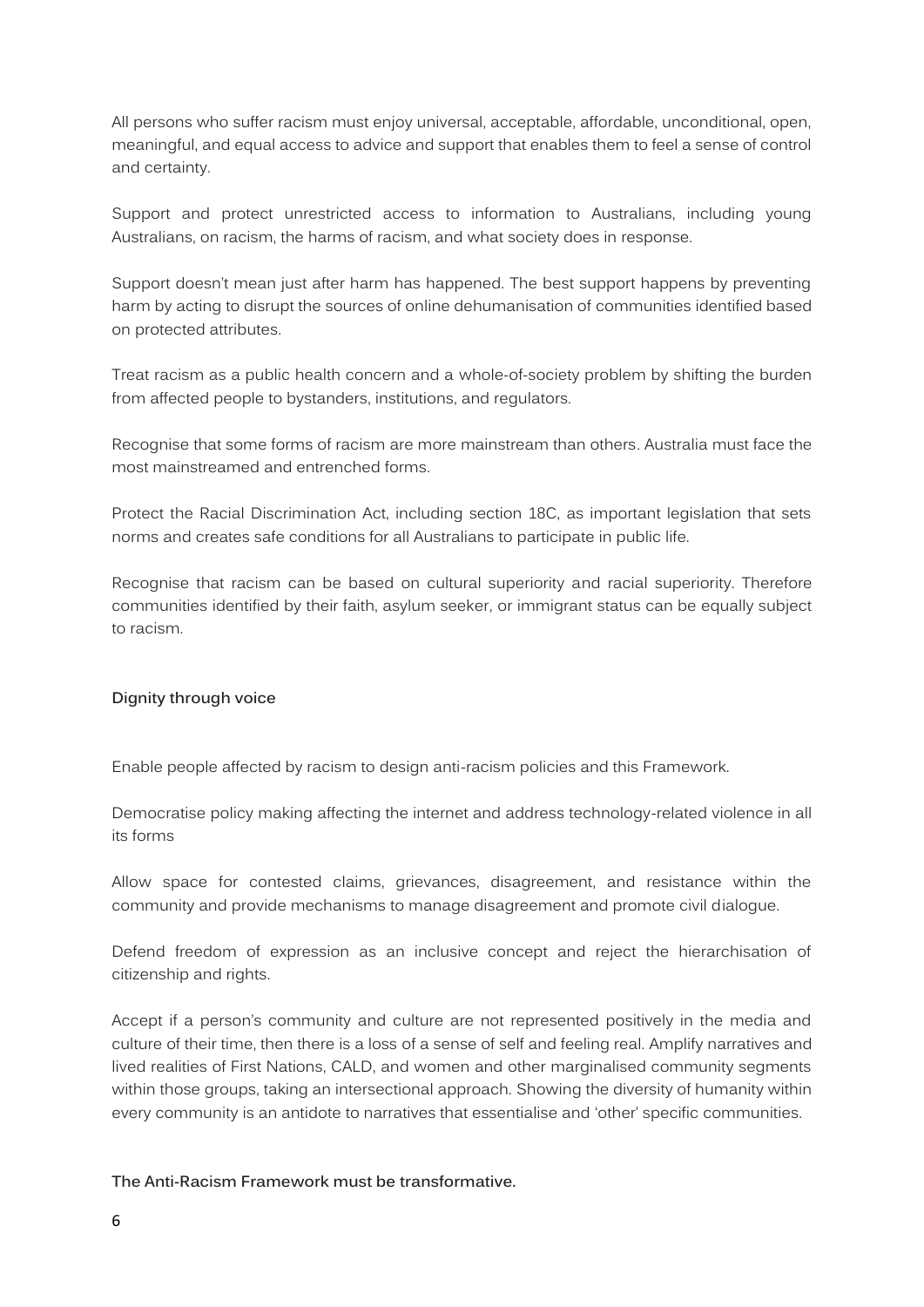Demand accountability and transparency from government and public institutions. Australia represents its values in the laws it makes, in the actions and policies of governments, and in the way the media and public dialogues about government policies.

Reinforce that Australian institutions should reflect the general population's diversity, including leadership levels.

Facilitate connections across the country and cultures and create opportunities for sustained movement building.

Challenge monocultural and patriarchal spaces and processes and put more First Nations, CALD, and young people at the decision-making tables.

Promote, disseminate, and share knowledge about the use of open-source software and data management systems while respecting community data-collection, ownership, and access to their respective data for advocacy purposes.

### What is your vision for a more inclusive, equal, and harmonious future in Australia?

An Australia that is compassionate, forgiving, humane. An Australia that appeals to people's humanity and higher character. An Australia that honours international law in its foreign policy pronouncements promotes social justice and cohesion at home. In Australia, every person can see people like them on the news and stories like theirs on the screen. Every person can occupy public spaces and aspire to any career without fear of intimidation, exclusion, or limits because of their race or religion. An Australia guided through dealing with its unfinished business with First Nations Peoples. An Australia that defines its identity not by one culture or way of life but by our love for this land and humanity. We ask immigrants to bring their cultures with them, acknowledging the positive values that transcend cultures, religions, and different nations.

### What outcomes and strategies are necessary for the framework to create change?

The Anti-Racism Framework needs to clarify the obligations of governments and other public institutions. The submission addresses outcomes and strategies further below.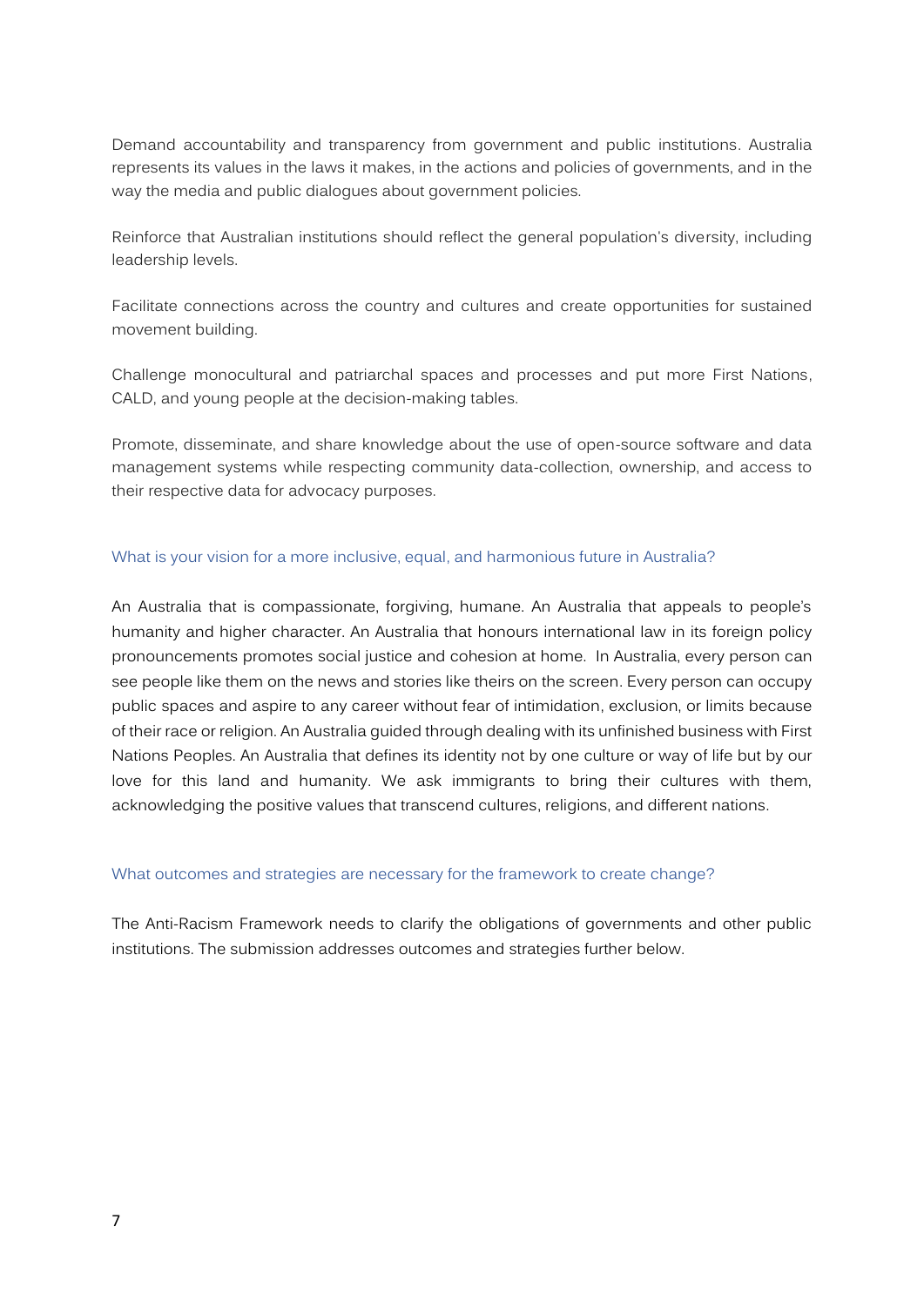### Outcome by Outcome Feedback

**National Outcome 1 –** The nature, prevalence, and incidence of racism in Australia is understood.

### **Strategies**

- (1) Measure cultural diversity within employment and leadership of media, parliaments, Government, law enforcement, various regulators, law journals, and the judiciary. See recommendation under Outcome 2: Legal Frameworks. Data collection for media.
- (2) Expand Scanlon Foundation research (Markus 2020) to test the prevalence of dehumanising narratives and conspiracy theories about racial and religious minorities (Lentini 2019, Davey 2019, Lee 2017, Abdalla et al. 2021; Peucker et al. 2018). This will give us trends to compare and evaluate the impact of social media regulation (or lack thereof) over coming years. $<sup>1</sup>$ </sup>
- (3) The monetisation of racism (ISD 2021): Who is funding racist activities in Australia, and how actors make money, including spreading disinformation online [that dehumanises](https://www.aman.net.au/?page_id=1425) based on race or religious belief.

This should include social media companies, online hate groups, public commentators, and media outlets to candidates running in elections that reach the electoral minimum and receive AEC funding. This report could:

- a. be commissioned to be carried out by experts, subject to peer review and Race Discrimination Commissioner review using the AHRC inquiry powers,
- b. not name actors so to avoid amplifying their profile,
- c. name the financial benefits and how the money was made,
- d. provide data on which communities were targeted.

The standards established by section 9 and section 18C of the Racial Discrimination Act and relevant case law should be used to mediate disputes about whether an activity is racially discriminatory.

(4) Consider a range of possible data sources: Police hate crime data; disaggregated reporting of feedback from court users on experiences of judicial bias; reporting of complaints about discrimination by police; ACMA; Australian Press Council; e-Safety;

<sup>1</sup> Comparative examples from international jurisidictions

France: <https://rmx.news/france/france-poll-reveals-vast-majority-worried-about-great-replacement/> Norway[: https://www.hlsenteret.no/aktuelt/publikasjoner/population%20survey%202017](https://www.hlsenteret.no/aktuelt/publikasjoner/population%20survey%202017) Similar studies have been done in the UK and US.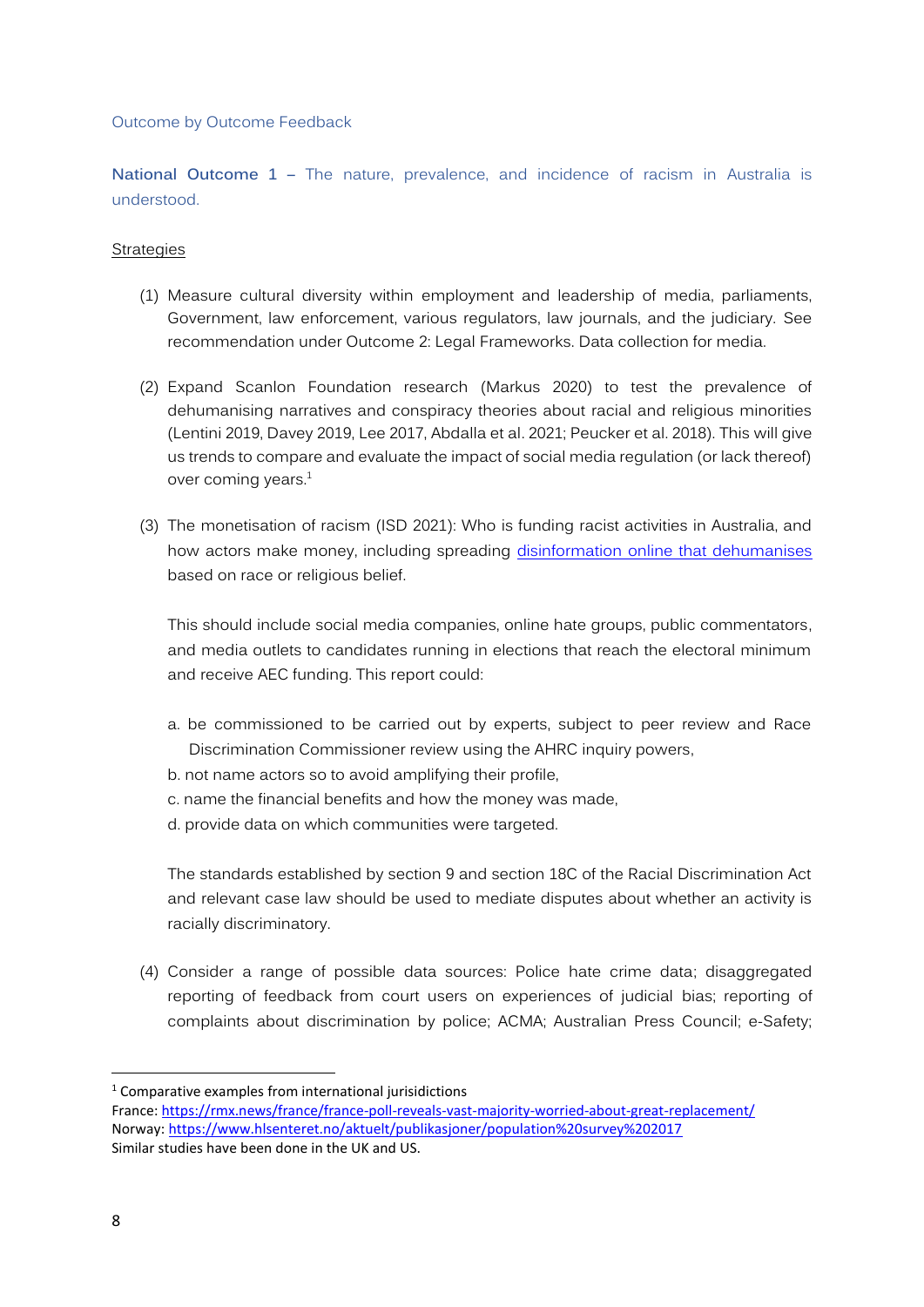human rights bodies; community third party data collection mechanisms. Pull data together into one place each year and provide a breakdown of the targeted group identities.

**National Outcome 2** –Australia has an effective legal framework to protect people from racial discrimination and racial hatred.

#### **Strategies**

### (1) **Anti-Dehumanisation Standards for the Australian Government**

The Australian Government should take all reasonable steps to advance its obligations under the Rome Statute, which aims to prevent genocide. Under the external affairs power, Australia would be supported to pioneer world leading anti-dehumanisation standards for Government.<sup>2</sup>

Governments must have a legal obligation to apply reasonable adjustments to those policies or laws that cause dehumanisation of groups identified by protected attribute. Government, for whatever reason, can provide powerful 'proofs' to hateful narratives on a continuous and large-scale distribution basis (in terms of information distribution).

The Federal Criminal Code Act 1995 contains section 80.2A (1)(c) - Urging violence against groups provides that:(1) A person (the first person) commits an offence if:(a) the first person intentionally urges another person, or a group, to use force or violence against a group (the targeted group); and(b) the first person does so intending that force or violence will occur; and(c) the targeted group is distinguished by race, religion, nationality, national or ethnic origin or political opinion; andd) the use of the force or violence would threaten the peace, order and good government of the Commonwealth.

This section was introduced by the National Security Legislation Amendment Act 2010 No. 127, 2010. The explanatory memorandum on this bill makes no reference to the Rome Statute or ICCPR or any international instruments.

This section has never been utilised as of 2020, confirmed in a Senate Question on Notice. A range of legal experts have deemed it to be unfit for purpose given the criminal evidentiary threshold and the two mens rea requirements.

NSW introduced s93Z to criminalise incitement to violence on similar grounds, but that has also not been used to date. Imminence of harm and specificity of the incitement seem to be major hurdles, as well as securing evidence of intent.

Incitement to violence is not only very hard to prosecute but is operating at too high a threshold for preventing genocidal violence. Incitement to genocide is done through dangerous speech, including dehumanisation: Maynard JL, Benesch S (2016) Dangerous speech and dangerous ideology: an integrated model for monitoring and prevention. Genocide Stud Prev 9(3):70

<sup>2</sup> ICCPR Art 20(2) prohibition on advocacy of hatred.

Rome Statute Article 25(3)(e) – Individual Criminal Responsibility: In respect of the crime of genocide, directly and publicly incites others to commit genocide.

Australia – International Criminal Court Act 2002, aims to facilitate compliance with Australia's international obligations however does not affect Australia's right to exercise its jurisdiction. The Rome statute is merely addressed in the preamble of the act. The Act lists different obligations that it will 'abide' with if requested. For example, if the ICC request the surrender or arrest of persons.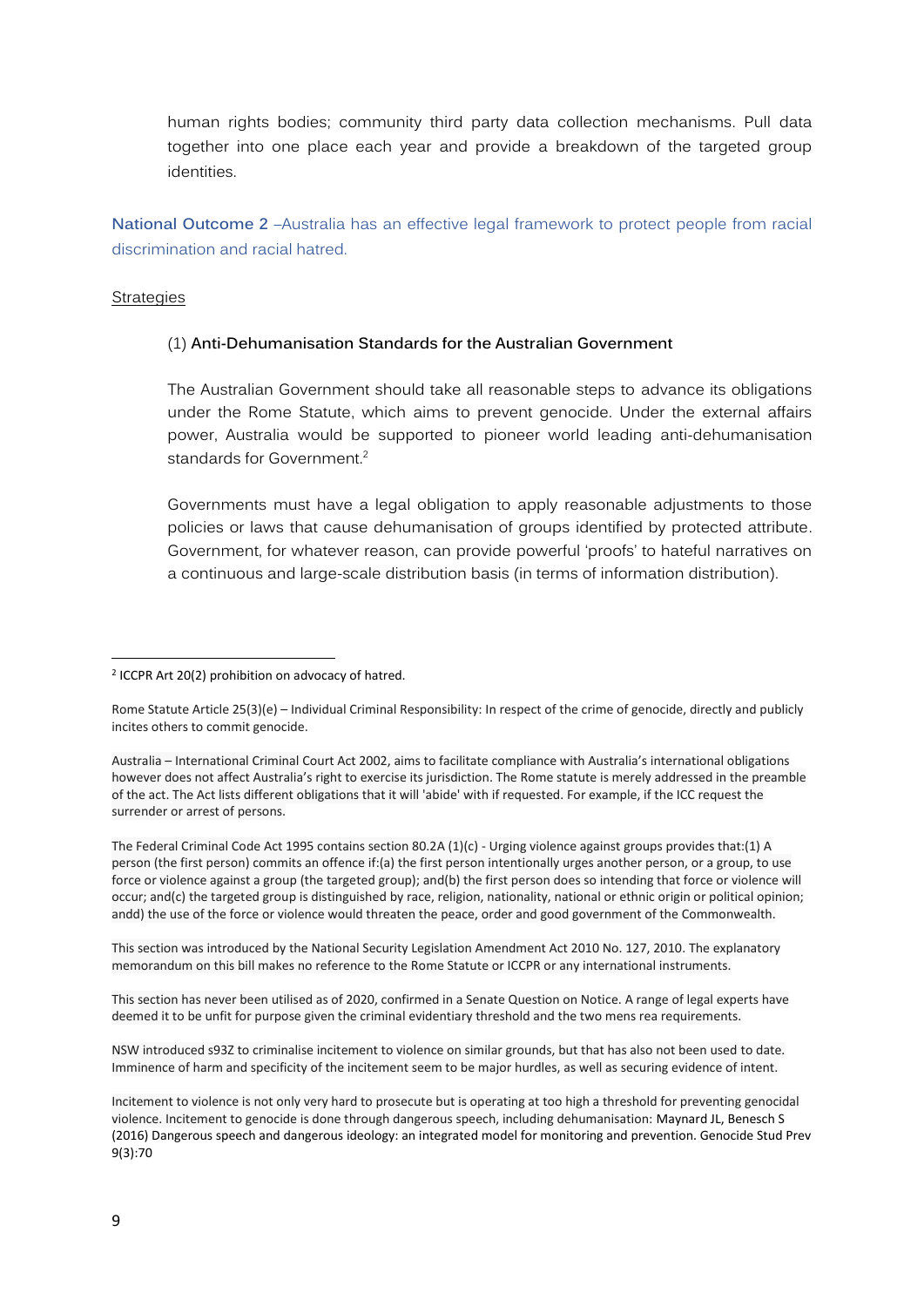While existing discrimination laws provide some protection<sup>3</sup>, this submission argues that analogously to the Disability Standards for Education providers, a standard in relation to dehumanisation will assist the Australian Government and Government Ministers in understanding their positive obligations.

The following proposals help prevent genocide, atrocity, and hate crime caused by law or policy, regardless of their intent.

Mainstreamed dehumanisation creates a heightened environment for racism and genocidal violence (Maynard and Benesch 2016). Given that the Christchurch terrorist is an Australian, Australia has a moral obligation to put safeguards against official laws and policies contributing to public hatred against certain minorities and, therefore, to extremist movements – whether they intend to or not.

Qualities of dehumanisation include essentialising the subject group to appear interchangeable and as if they have no human depth, warmth, or independent will ('mechanically inhuman') or to portray them as less than human ('subhuman') (Haslam 2006; Maynard and Benesch (2016).

Laws and policies can materially contribute to harm if they dehumanise a minority religious or racial group or a group defined by asylum seeker status and simultaneously construct them as a threat to Australians. This submission provides the following definitional threshold, building on definitions of dehumanising discourse (Risius et al. 2021):

A law or policy materially contributes to dehumanisation if, based on that law or policy, information is serially and substantially curated to Australian audiences to portray a class of persons as

(i) polluting, despoiling, or debilitating society;

(ii) having a diminished capacity for human warmth and feeling or independent thought and having threatening intent;

(iii) acting in concert to cause mortal harm;

(iv) being held responsible for and deserving of collective punishment for the specific crimes, or alleged crimes of some of their "members"; or

(v) to be easily subject to cruel or brutal treatment; and

The class of persons is identified based on a protected attribute (e.g., race, ethnicity, national or ethnic origin, religion, or asylum seeker status).

<sup>&</sup>lt;sup>3</sup> With the exception of religious discrimination which is yet to be established at the federal level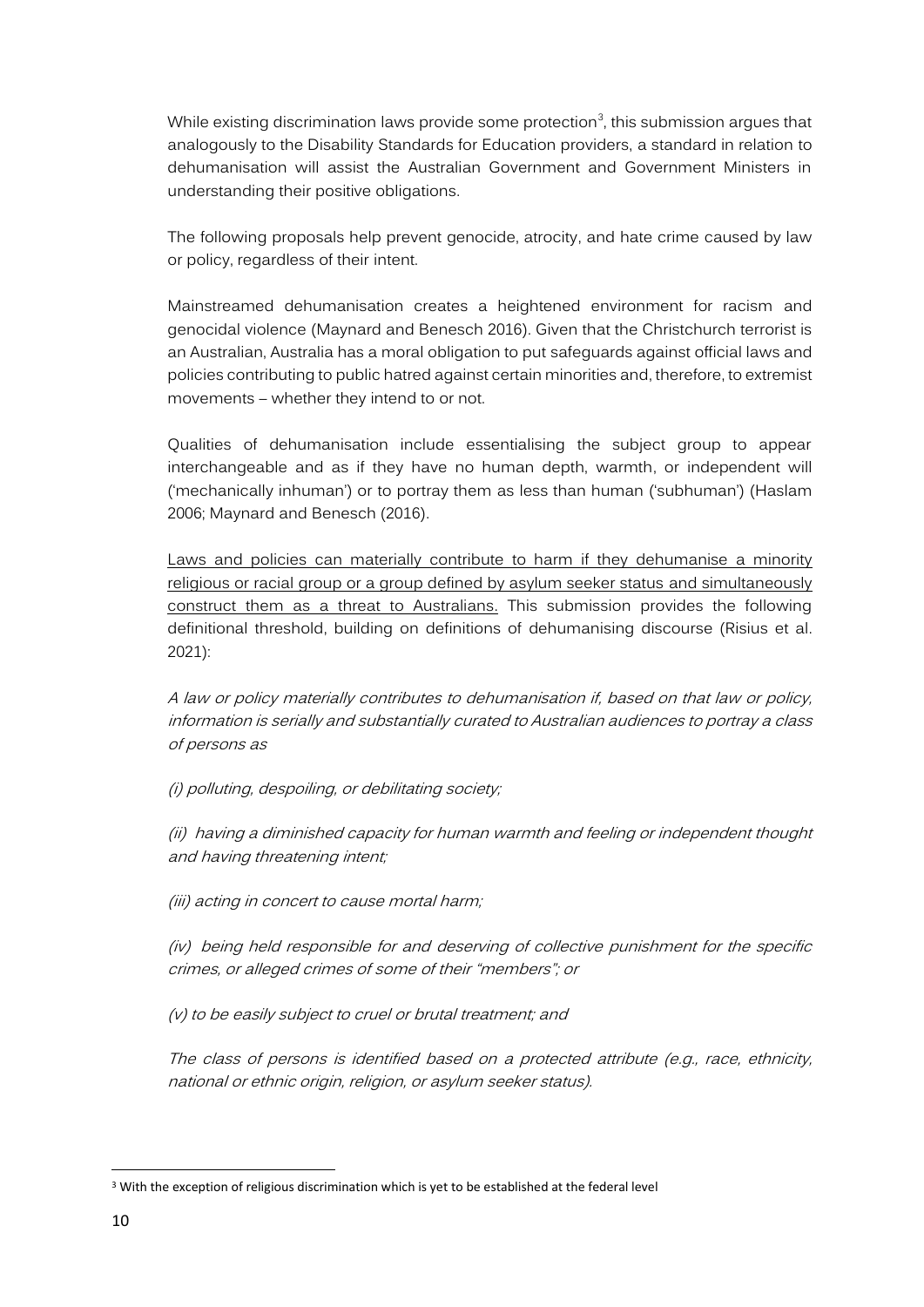If Government can avoid the law or policy having this effect by making reasonable changes to the law or policy, it should be compelled to apply those changes.

So for example, the inclusion of 'religious cause' in the terrorism definition has potently fueled white nationalist 'great replacement' theories about Muslims, theories which profoundly essentialise and dehumanise Muslims as a group. The law has done this by supporting the large-scale distribution of stories to perpetuate the idea that Islamic religiosity causes terrorism and depravity. It was easily avoided by instead focusing the law on ideological cause for all terrorism groups, but for political reasons, it was maintained and continues to be maintained. The Christchurch massacre was the price. Tarrant referred to Muslim children as the young vipers in a nest to be eradicated for white and western civilisation to survive.

In addition to Anti-dehumanisation Standards for the Australian Government, this submission recommends a parliamentary inquiry referral pathway be established for any government law or policy causing dehumanisation, following the above definition.

# **(2) Close the legal protection gap for religious discrimination and vilification at the federal level**

AMAN has supported individuals who have experienced discrimination and witnessed firsthand the permanent injuries. The trauma of experiencing discrimination in a place where you are meant to be and feel safe, such as work, is profound and, sadly, is often experienced by people with underlying and layered vulnerabilities: refugees with historical trauma resulting from war, torture, military occupation; women; and low paid/insecure workers. Muslim women should wear the hijab without fear of intimidation, violence, hostility, or discrimination (Iner, 2019). Australian Muslims should be able to use their Muslim names without fear of never being hired, of being watched by police, and losing their equal status in society (Cherney and Murphy, Akbarzadeh 2021). The fact that religious **discrimination** is not covered at the federal level or in NSW and that religious **vilification** is not covered at the federal level, and several states are an egregious gap. Coupled with Australia's terrorism laws framing of Islam and the Muslim community, it sends a very dangerous signal to society. (AMAN, Submission on the Religious Discrimination Bill)

# **(3) Statutory duty of care on platforms**

Impose a statutory duty of care on platforms to uphold Australia's standards on vilification and discrimination enforced by e-Safety, or the AHRC. Digital platforms will only resource compliance units if they think there are consequences for not complying. (AMAN, Hansard Transcript, Inquiry into Social Media and Online Safety, 2021)

# (4) **Dehumanisation of group identities online**

The federal Online Safety Act currently does not deal with hatred enacted against group identities based on race religion. It focuses on instances of bullying or abuse on individuals. It needs to act further upstream to where racism and dehumanisation are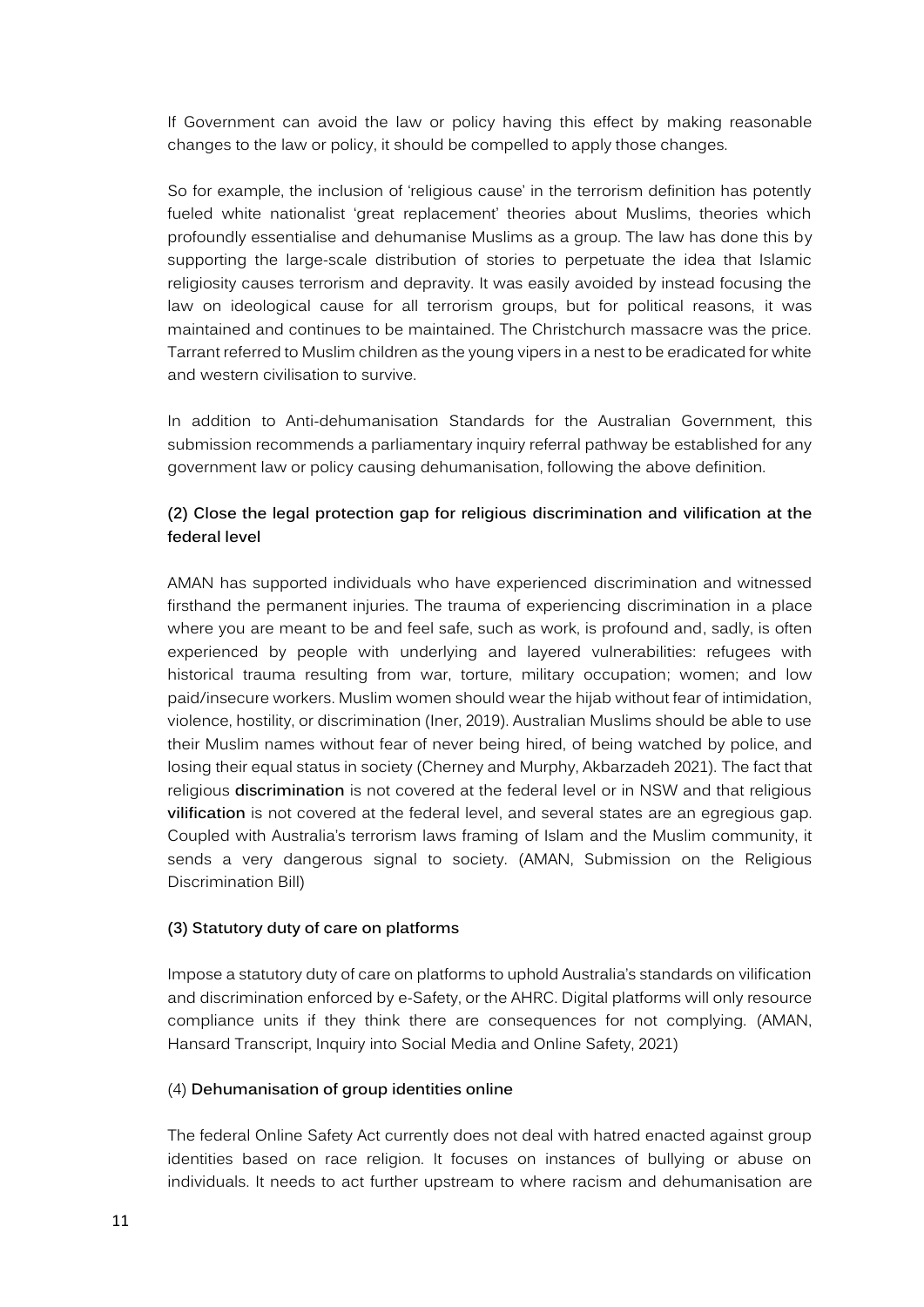cultivated by bad actors, and therefore reduce the incidence of bullying or abuse. Vilification laws are not enough to fight against dehumanising disinformation. Introduce civil penalties for bad actors online who serially publish dehumanising speech or discourse (through disinformation) against groups based on their race or religion. Those civil penalties should be enforced by the e-Safety Commissioner to take the pressure off victim communities. (AMAN, Submission to Inquiry into Social Media and Online Safety; and Hansard Transcript, 2021)

## **(5) Remove exemption for law enforcement from religious discrimination bill**

Remove section 37(2) of the proposed Religious Discrimination Bill that allows direct discrimination by law enforcement under the guise of national security. If the Australian Government is sincere about its promise to enforce counterterrorism laws in a nondiscriminatory and ideology-neutral way, it should not be necessary to directly discriminate based on a person's religious belief or activity. Evidence of threat to security is the appropriate basis. This clause sends the opposite signal to what is required given the prevalence of racial profiling and discriminatory attitudes within law enforcement. (AMAN, Submission on the Religious Discrimination Bill; Hansard Transcript Senate Committee on Legal and Constitutional Affairs, January 2022)

### (6) **Remove elements of counterterrorism law that perpetuate racism**

### 'Religious cause' as a motive element in terrorism

Terrorism in Australia by law must have a religious, ideological or political cause.

Criminal laws must serve a clear purpose, be straightforward to apply, not give rise to substantive discrimination or be counterproductive to the public interest. Unfortunately, 'Religious cause' in the terrorist definition does not meet those criteria. The following run down is very brief, but can be provided in greater detail.

The purpose of religious cause is unclear. The law specifies religious cause as a motive but not other subtypes of ideological cause self-named by actors. For example, some actors would refer to themselves as patriots (Galea case). Authorities do not endorse or accept this categorisation, nor does the law include 'patriotic cause.' If 'religious cause' were removed at law, all terrorism cases would be judged under the same general test of an ideological or political cause. Evidence of watching violent ISIL videos speaking in support of ISIL can be captured under ideological or political cause.

Religious cause is not straightforward to apply by judicial officers. In some cases, judges have personally interpreted the Quran, and invited extremism experts to interpret the Quran (rather than Islamic scholars) to establish Islam as a cause of terrorism, rather than merely relying upon the Crown's ISIL related evidence. Judges have had to grapple with complex interrelationships between religious and extremist concepts and schema to make judgments about the defendant's prospects of rehabilitation and the seriousness of intent in terrorism conspiracy. There have been complaints of judicial cognitive and social bias. Governmentappointed experts have warned that considering the defendant's religion and religious evidence can 'inflate the impact' of the defendant's actions, making it easier to prosecute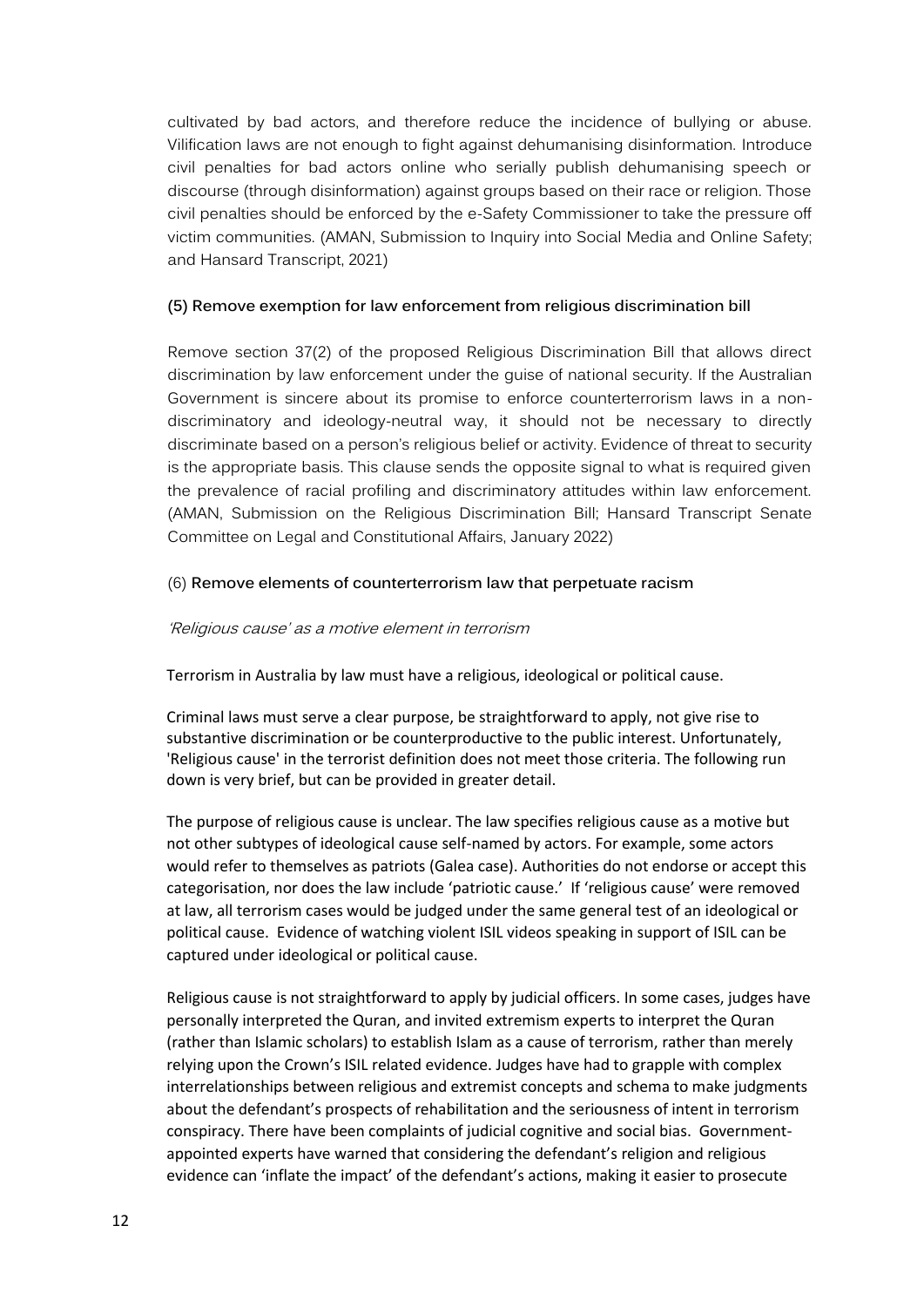than non-religious cases.<sup>4</sup> Removing religious change would enable comparisons of judges' reasoning across offending contexts by ensuring similar evidentiary bars for demonstrating ideological radicalisation.

Religious cause leads to substantive discrimination. It would also encourage judges, authorities, and the media to precisely identify violent ideologies or conspiratorial beliefs (not simply 'advancing Islam'). The conclusion that flows from this logic is that the Muslim community must repudiate parts of the Quran to stop terrorism (as espoused in Justice Fagan's commentary, Prime Ministerial commentary historically).

Religious clause is counterproductive to the public interest. The narrative that Islamic religiosity leads to terrorism has contributed to the strength of white nationalist movements.<sup>5</sup> Research has found "the predominant actor on Australia's radical right extremist scene has been anti-Islam protest movements,"<sup>6</sup> fuelled by mainstream media coverage of charges and convictions. Public discourse flowed from the legal label, $7$  with 'Radical Islam' or 'Islamic terror' becoming mainstream terms.

The main rebuttal we encounter is that we are trying to downplay the role of religion. From an academic or policy perspective, it might be valuable to discuss religious instruction, movements, and texts and how they are used in violent or extremist contexts. However, criminal laws serve a different purpose and are measured by other criteria.

#### *Prosecutions for terrorism conspiracy*

We believe there have been systemic failures at the prosecution level to treat all terrorism conspiracy equally. For many years the Muslim community has perceived law enforcement to be politicised by the Global War on Terror and to carry in-group bias. The most significant barrier to those threats being investigated and prosecuted as terrorism has been the lack of terrorist organisations of that nature being listed.

Australia's terrorist list only included self-declared Islamist terrorist organisations for many years. This has made terrorism conspiracy cases motivated by 'religious cause,' where the defendant is Muslim, more straightforward to prosecute.

A limited review of case law reports nationwide indicates that non-Muslim individuals have conspired towards acts of terrorism. Still, they have consistently been convicted under more minor (non-terrorism) charges. Moving counterterrorism to a truly ideology-neutral space using a consistent approach to labelling will assist with cultural change needed in law enforcement in the longer term.

<sup>4</sup> Victorian Government, Expert Panel on Terrorism and Violent Extremism Prevention and Response Powers (Report No 2, 2017) p 66.

<sup>5</sup> Mario Peucker, Debra Smith and Muhammad Iqbal, 'Mapping Networks and Narratives of Far- Right Movements in Victoria' (Research Report, Institute for Sustainable Industries and Liveable Cities and Victoria University 2018.

<sup>6</sup> William Allchorn, 'Australian Radical Right Narratives and Counter Narratives in an Age of Terrorism (Final Report, Hedayah and Centre for the Analysis of the Radical Right, 2021) 8.

<sup>7</sup> Kieran Hardy, 'Hijacking Public Discourse: Religious Motive in the Australian Definition of the Terrorist Act', (2011) 34(1) *UNSW Law Journal* 333.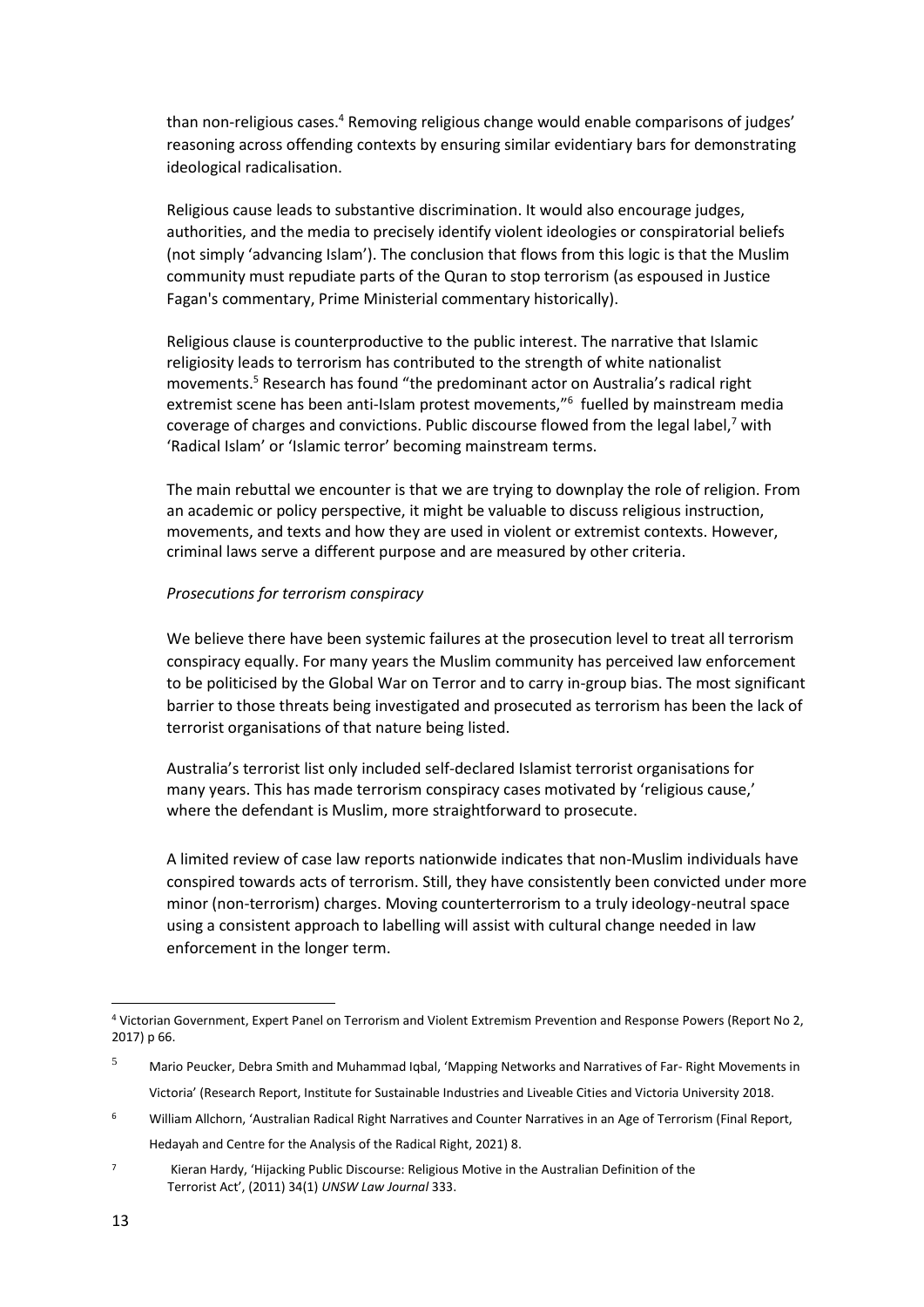We are also seeking the Australian Government to implement the IGIS recommendations concerning the prosecution of children in terrorism.

# *Safeguards for policing*

The use of diversionary methods for minors appears to be more common now. Undercover operations with teenagers raise significant ethical and justice concerns. These policing tactics appear to be driven by imperatives to demonstrate value for the Commonwealth's investment in counterterrorism policing by securing prosecutions. Some queries that flow from this include:

• How does the Australian Government incentivise the AFP to engage with diversion and deradicalization, especially for young people?

• How does the Australian Government ensure that Muslim youth with a history of trauma, mental illness, disability are not overpoliced?

• How much of the Australian Government's counterterrorism response rely on the police to be the connector and referral entry point, given that model has the potential to stigmatise the pathway to social services?

We are very interested in the Victoria University- Victoria Police joint research into precise behavioural indicators of transition to violence. We query whether more research partnerships may assist in ensuring internal reflection on policing that may inadvertently escalate violence by cornering and isolating youth and then fundamentally 'changing the stakes.' Mainly where there are underlying vulnerabilities (mental health).

We also ask that consistent thresholds for declaring a 'terror event' be used by police across Australia. We have proposed a specific threshold in our engagements with QPS.

# **(7) Implement the recommendations of the Inquiry into Media Diversity in Australia**

The Senate Environment and Communications References committee recommended that the Commonwealth initiate a judicial inquiry, with the powers of a royal commission, to determine whether the existing media regulation system is fit-for-purpose and investigate the concentration of media ownership in Australia. The committee believes that media convergence due to technological change has greatly strengthened the argument favoring a single regulator across all platforms. Consequently, the committee further recommends that the judicial inquiry's terms of reference include consideration of a single, independent media regulator to harmonise news media standards and oversee an effective process for remedying complaints.

The Parliament's responsibility is to ensure that the nation's news media are sufficiently diverse, in ownership and in opinion, to maintain a vigorous democracy. To that end, the Committee made a range of more specific recommendations to support media diversity and public interest journalism, which we support and are essential to promoting racial equality and diversity of stories and perspectives (Committee Report 2021).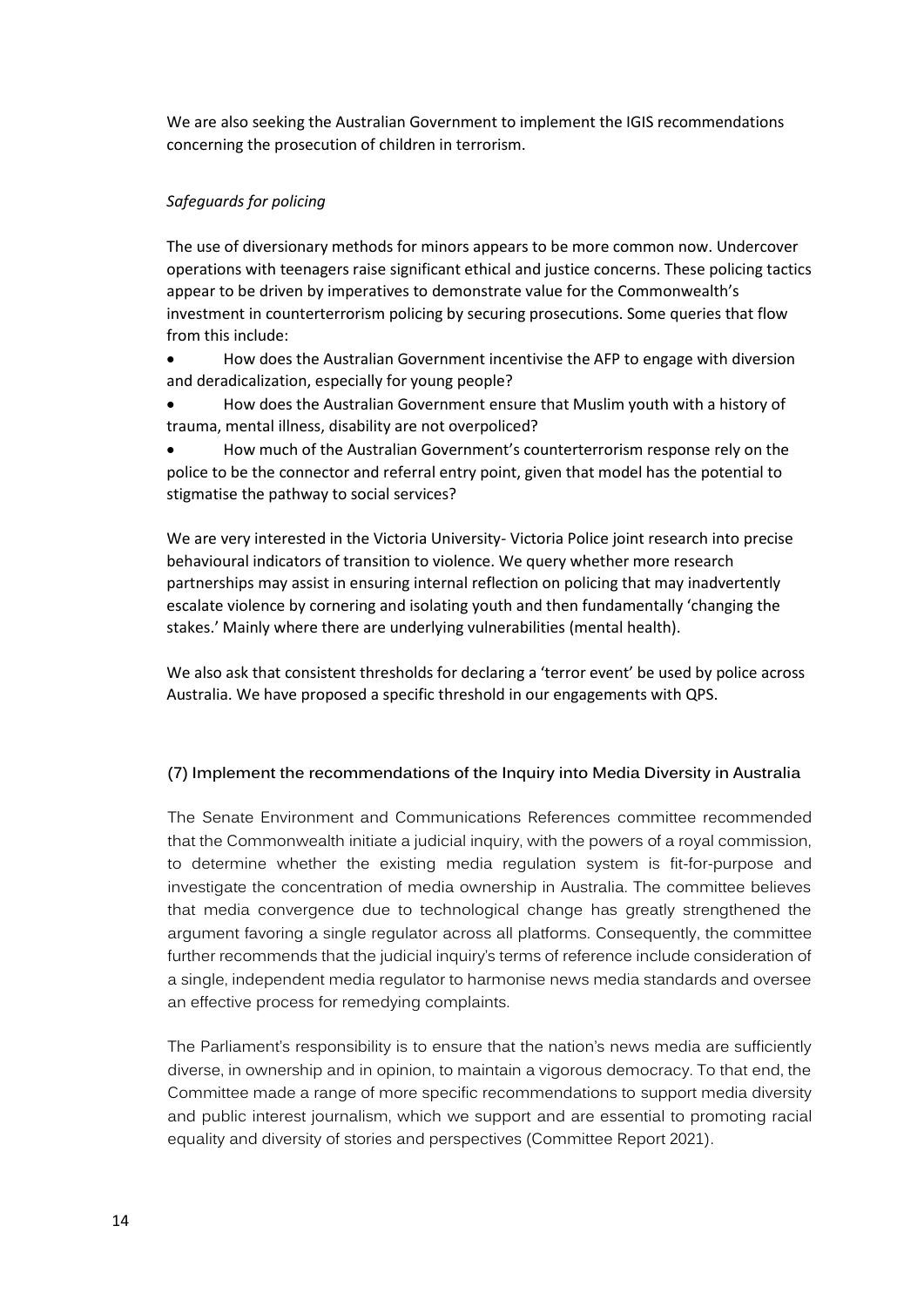# **(8) Legislate for ACMA to collect and monitor workforce diversity data from the media industry**

Currently, there is no way to track workforce diversity, as no such data exists. MDA's report "Who Get's to Tell Australian Stories?" is the closest study we have to benchmark the media industry. This is partly because the ABS does not collect comprehensive data on cultural diversity, creating a spillover effect on collecting this specific data set. It is helpful, in this instance, to look abroad to see how data is being collected. Ofcom is the UK's regulatory body responsible for broadcasting and telecommunications. Ofcom's statutory duties include monitoring broadcasters' workforces and equal opportunity arrangements. Employee data is collected, including sex, race, and disability, on a mandatory basis. In doing this, they can hold the industry to account for the make-up of its workforce.

We recommend that there be consideration of legislation that would empower an appropriate body, such as the Australian Communications and Media Authority (ACMA), to collect and monitor this data (Media Diversity Australia, Submission to Inquiry, 2021)

# **(9) Immediately close gaps in our media regulatory framework for online content**

The following is drawn from recent representations to ACMA by AMAN about the gap in regulation concerning Sky News.

Under section 125 of the Broadcasting Service Act, ACMA can develop or strengthen program standards applicable to news networks that use free-to-air broadcasting or subscription-based broadcasting and include their online material. The necessary standards should

- Require the broadcasting service to publicly inform audiences which Codes of Practice it is governed by.
- Require a straightforward complaints process, including online correspondence options.
- Require the development of Australian-based Editorial Guidelines.
- Ensure broadcasting services monitor and moderate the comments of content they post to their social media accounts and provide straightforward online processes for consumer complaints about their comment threads.
- Qualify that the existing allowance for current affairs to adopt a stance cannot be used to justify approaches that diminish the Objects of the BSA Act, especially their duty to develop and reflect a sense of Australian identity, character, and cultural diversity.
- Clarify that impartiality does not require that every perspective receives equal time, nor that every facet of every argument is presented. However, the broadcasting service aims to present, over time, content that addresses a broad range of subjects from a diversity of perspectives reflecting a diversity of experiences, presented in a diversity of ways from a diversity of sources. The substantive requirements under the code are to gather news and information with due impartiality and present a diversity of perspectives so that, over time, no significant strand of thought or belief within the community is knowingly excluded or disproportionately represented. Exceptions to the above should be made for content that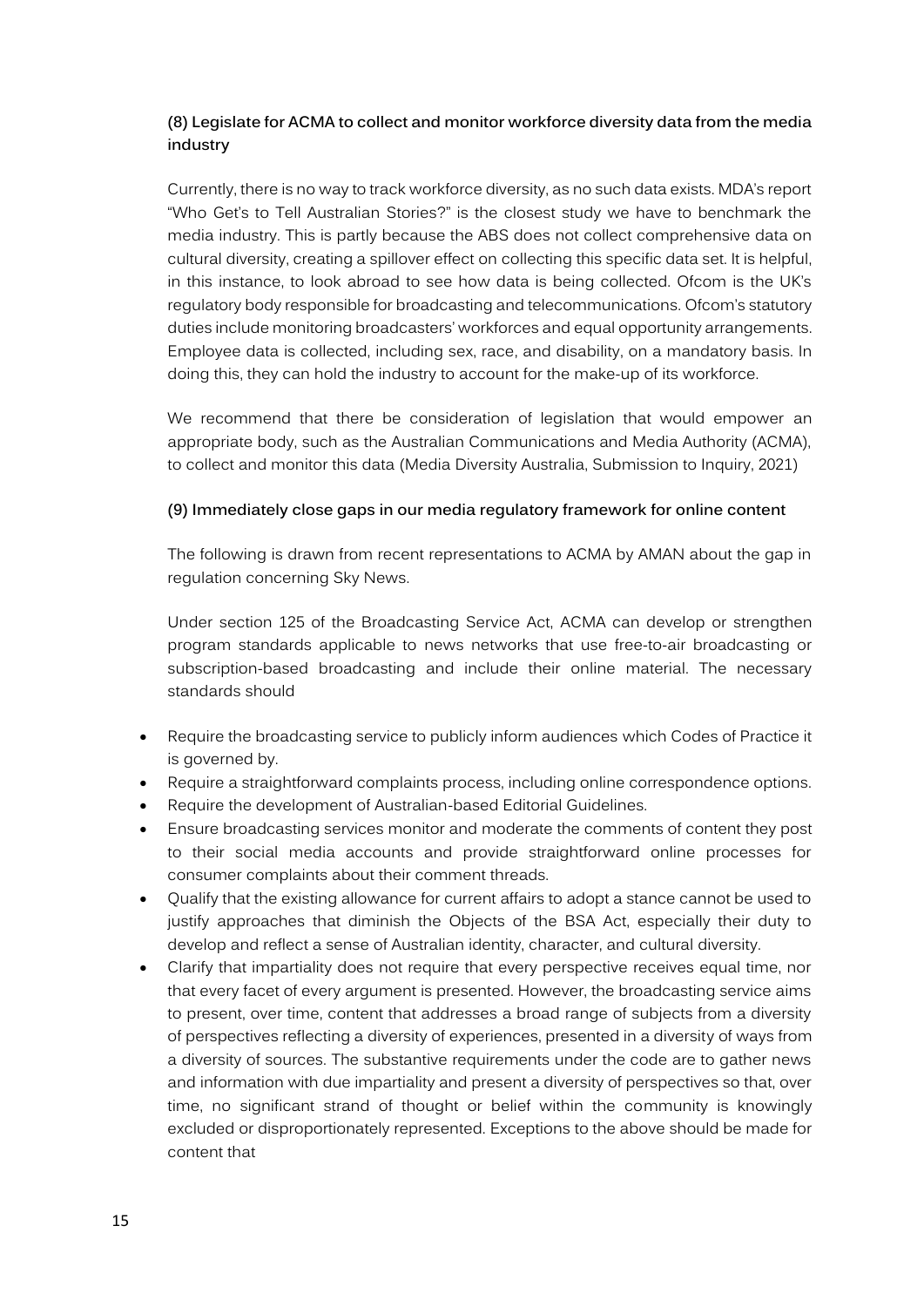- o vilifies or perpetuates hatred about groups based on protected characteristics (as per the Act);
- o purposely and/or maliciously misleads by spreading inaccurate information (in terms of its content and context).
- require broadcasting services to cooperate with ACMA to provide the information needed to evaluate their service against the Code of Practice.

This request is supported by the following reasons.

- o The respondent is not providing the necessary means to address complaints about their services, which is outlined as a good standard in section 123 of the Act.
- o The respondent's conduct, as detailed in our complaint, included breaches of clauses 3.3 (accuracy and fairness), impartiality (3.4), and vilification (2.6.2) of the Commercial Television Code of Practice. Unfortunately, we were not certain which Code governed the respondent as the content was online. Thus, our original complaint does not refer to these clauses. Their actions and handling of this complaint do not respect *community* standards or respond to audience needs. The evidence in our complaint also demonstrates that the respondent is not *responsive to the need to provide fair and* accurate coverage of matters of public interest and is not developing and reflecting <sup>a</sup> sense of Australian identity, character, and cultural diversity. Neither Code of Practice serves these specific objects in their current form.
- o Citing clause 3.4.3, the respondent openly defends their right to have a stance on Islam that does not include views from mainstream Islamic scholars. Their approach denies Australian Muslims a platform to explain our understanding of our faith and to show our community's diversity and humanity. The respondent's approach 'others' us as a group within Australia and the West. Essentialising Muslims is a process by which Muslims are grouped together and not afforded the human faculties of warmth, independent thought, or free will. We are effectively placed in a category that does not have human qualities, removing moral barriers that a person may feel to enacting hatred and violence towards our community. The history of dehumanisation as a precursor to genocide and mass atrocities is well documented.
- o The willingness of the respondent to conflate extremist discourse with Islam, thereby misleading their viewers, is a cause of deep concern. It erodes our community's safety and wellbeing while also fuelling far-right movements.
- o It is also very disappointing that the respondent has not responded with some remedial effort to provide Australian Muslims with the opportunity to provide perspectives on their platform.
- o The respondent states that they only moderate comments on their social media accounts (even if they breach vilification laws) if a person complains about those comments. This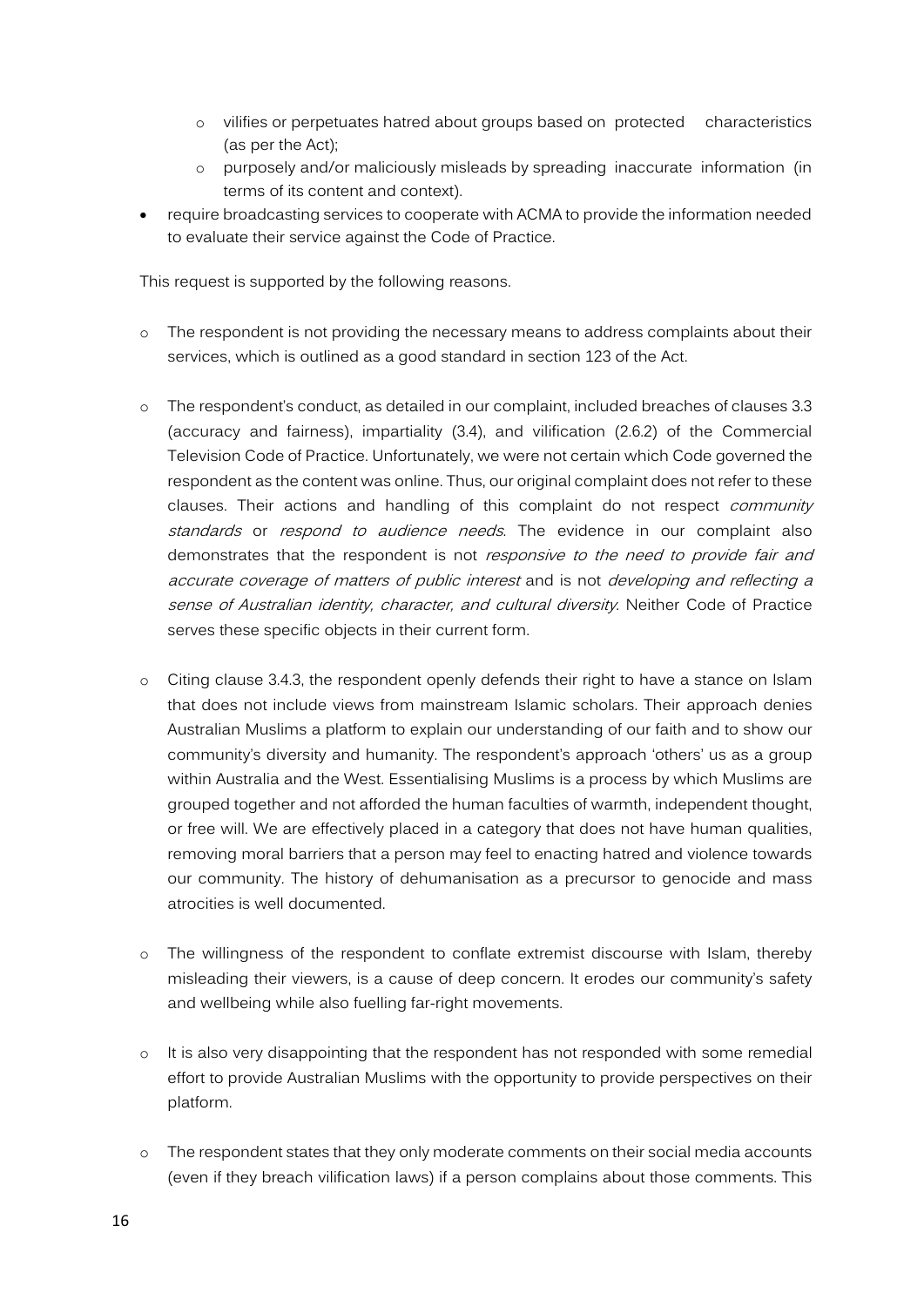echoes a public statement made in May  $2021$ .<sup>8</sup> The failure to monitor or moderate their social media pages breaches their responsibilities, as provided in *Fairfax Media* Publications Pty Ltd v Voller [2021] HCA 27. Their responsibilities are further compromised by their obscure process for making complaints about their comment threads. This shows the respondent is not responsive to audience needs or respecting community standards as per the Act's Objects.

- o Sky News' UK-based editorial guidelines do not meet Australian community standards. In particular, there is no guideline concerning
	- Avoiding the unjustified use of stereotypes or discriminatory content that could reasonably be interpreted as condoning or encouraging prejudice.<sup>9</sup>
	- **•** Reporting on Hate speech<sup>10</sup>
	- Reporting on terrorism $11$
- o Moreover, Sky News UK has attracted criticism from UK-based researchers and civil society for stoking hate and xenophobia.<sup>12</sup>
- o The respondent has a staggering market share and ability to influence Australian audiences and society, delivering:

its second consecutive year at the top of Foxtel's ratings, and has increased its lead as the most-engaging Australian TV news page on social media with 1.3 billion online video views.' Sky News is Australia's unrivalled 24-hour multiplatform news service provider available on Foxtel and free-to-air regional channel Sky News Regional. Sky News also operates <sup>a</sup> national digital network reaching millions of Australians each month across digital platforms, including SkyNews.com.au, YouTube, Facebook, and News Corp Australia websites. Recent research conducted by Hoop Group on Sky News Australia's audience found that the network is now reaching more than one-third of the Australian population, or nine million unique Australians, each month across its platforms. 13

**National Outcome 3** – All Australian Governments commit to eradicating racism and racial discrimination through their actions.

### Strategies

<sup>9</sup> See for example, ABC and SBS Editorial Guidelines, which give effect to section 123(3)(e).

<sup>&</sup>lt;sup>8</sup> 'A spokeswoman for Sky News told Guardian Australia the channel was not responsible for the publication of the comments': https://www.theguardian.com/media/2021/may/27/thousands-of-youtube-comments-onsky-news-australia-video-celebrate-blm-activist-being-shot-in-head

<sup>10</sup> See for example, [Hate Speech, Terrorism & Mass Killings](https://edpols.abc.net.au/guidance/hate-speech-terrorism-mass-killings/) – ABC Editorial Policies

 $11$  As above.

<sup>12</sup> https://stopfundinghate.info/about-the-campaign/media-and-hate-crime/

<sup>13</sup> https://www.skynews.com.au/business/media/sky-news-australia-reaches-new-audience-records-in-2021/news-story/63fcee57985511401c91b25086cd1c1f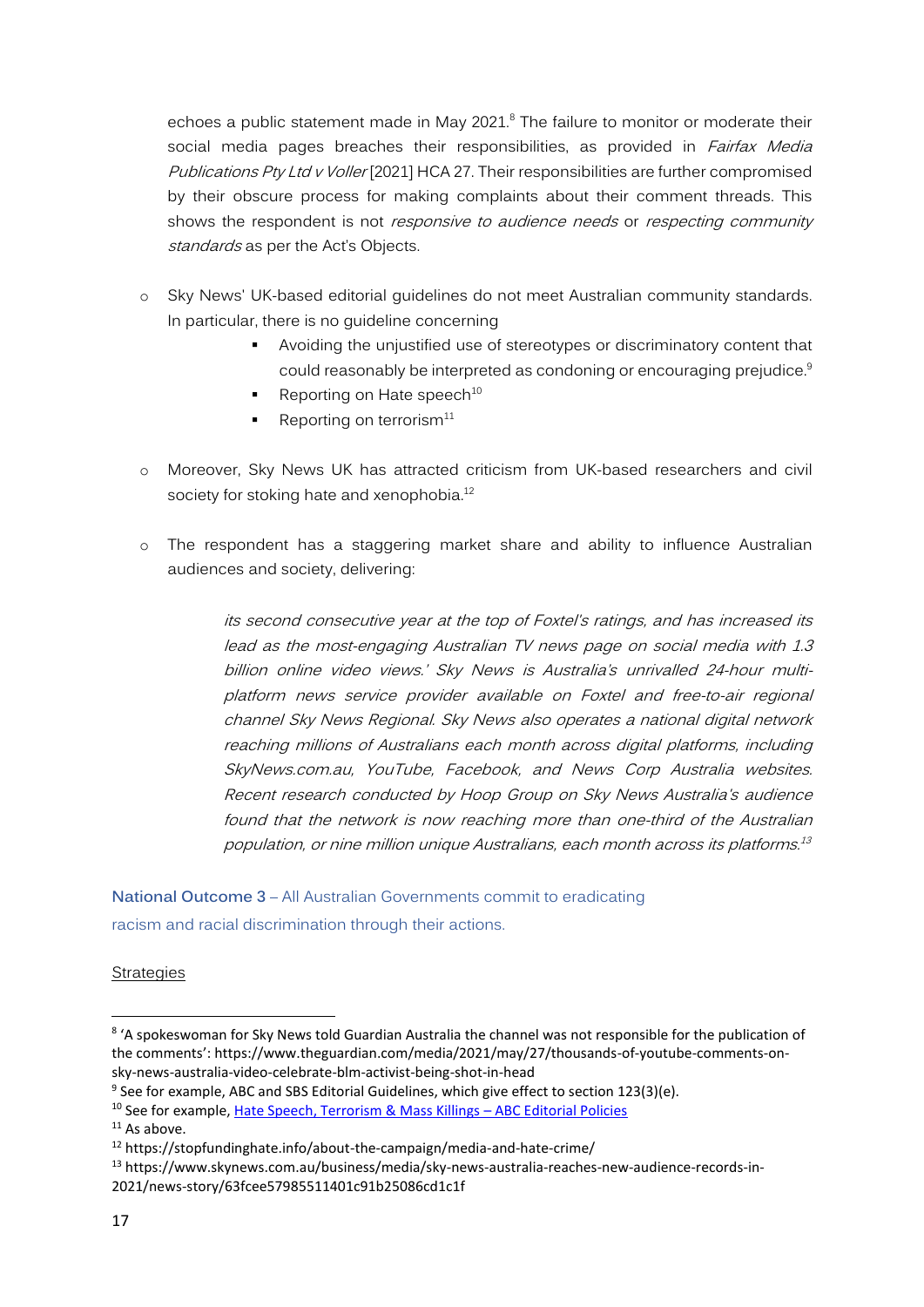- (1) Political leaders across the divide unite to enact a Uluru Statement of the Heart process that leads to truth-telling, treaty, constitutional recognition, and voice.
- (2) Australian Governments agree to interoperable definitions of hate crime. Australian states and territories need to have practicable and effective hate crime laws. AMAN has put forward a series of recommendations to the Queensland Government in the context of Parliamentary Inquiry into Serious Vilification and Hate Crime. That Committee has adopted a number of recommendations in its report, published 31 January 2022.
- (3) Australian governments and political parties acknowledge the harm of [dehumanising](https://www.aman.net.au/?page_id=1425)  [speech and discourse,](https://www.aman.net.au/?page_id=1425) given its historical connection to atrocities and genocide. Making it a cornerstone of their approach to addressing those who seek to violently deny cultural diversity.
- (4) Australian Governments must commit to taking reasonable steps to prevent dehumanisation – and the heightened environment for racism - caused by laws and policies. See recommendation earlier under National Outcome 2.
- (5) Australia only decides to enter a war with a motion passed by Parliament, given the trauma inflicted on foreign civilian populations, refugees, returned soldiers, and the ensuing scope for dehumanisation and 'othering' of populations who then seek asylum.
- (6) Australia is consistent with its foreign policy pronouncements in line with international humanitarian and human rights law, upholding the dignity of diaspora communities living in Australia and promoting social justice and cohesion.
- (7) Australia implements IGIS recommendations about protecting children's rights in connection to terrorism offences. Australian Governments move away from securitised approaches to 'countering violent extremism' and apply diversionary methods equally to youth of all cultural and religious backgrounds.

**National Outcome 4** – There is broad-based community understanding of racism and racial discrimination and how to counter it.

### **Strategies**

(1) Political parties change their governing documents to defin[e dehumanisation](https://www.aman.net.au/?page_id=1425) and require candidates and elected representatives not to publish or promote it.

(2) Teach school children about the role of dehumanisation in historical atrocities and how to spot discourse that may be trying to scapegoat a minority group.

(3) Offer this education to law enforcement, the media industry, media regulators, social media companies based in Australia, social media regulators, the advertising industry, elected representatives, and their staff.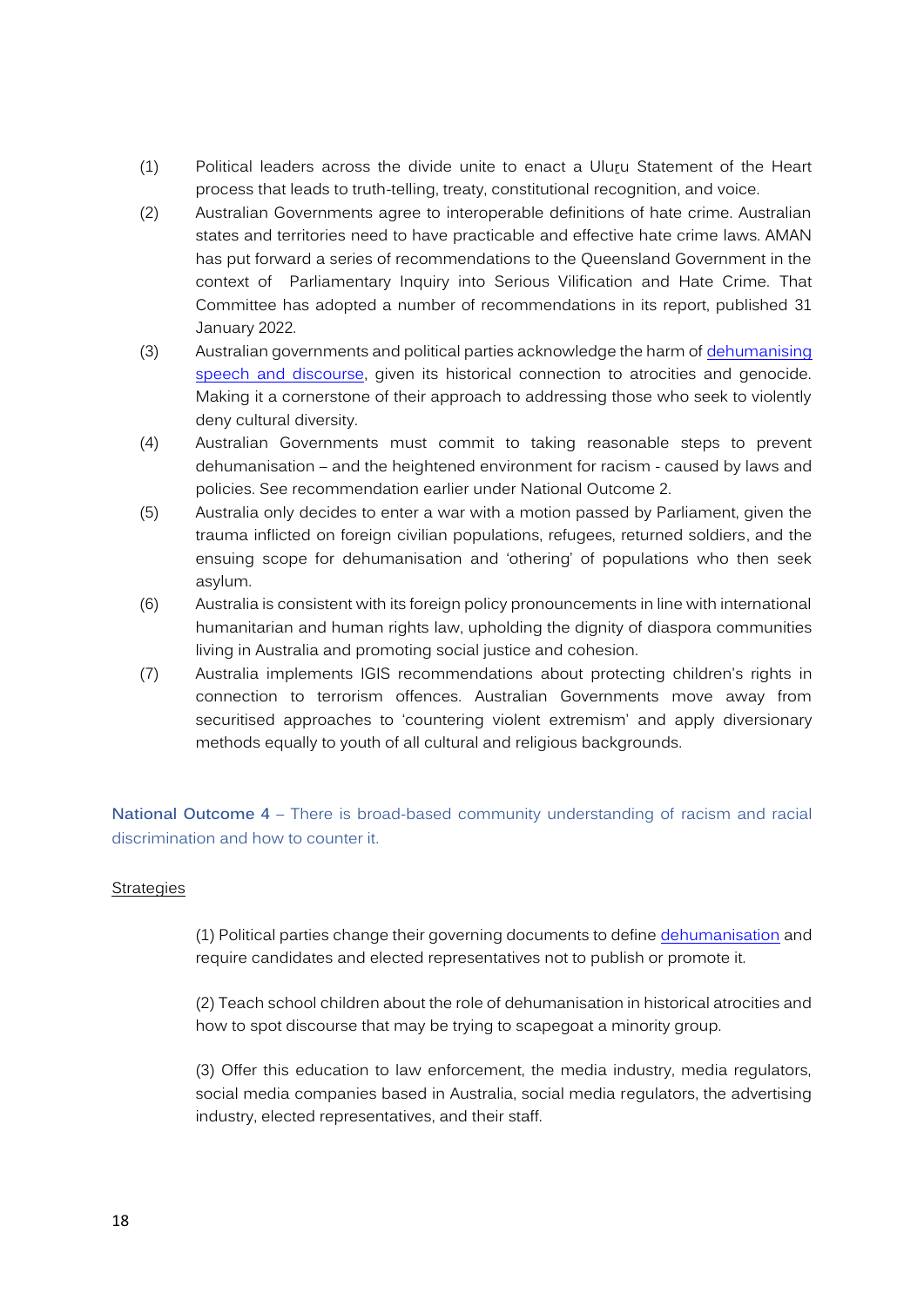## **REFERENCES**

Abdalla, M., Ally, M. & Jabri-Markwell, R. Dehumanisation of 'Outgroups' on Facebook and Twitter: towards a framework for assessing online hate organisations and actors. SN Soc Sci **1,**  238 (2021). https://doi.org/10.1007/s43545-021-00240-4

Akbarzadeh, Shahram, 'Australian Muslims' Experiences of Policing and Surveillance'(Research Report, Australian Muslim Women's Centre for Human Rights, 2021)

Australian Human Rights Commission Report, 'Sharing the stories of Australian Muslims' (2021).

Australian Law Reform Commission, 'Traditional Rights and Freedoms – Encroachment by Commonwealth Laws' (17 July 2015).

Australian Muslim Advocacy Network, Hansard, Select Inquiry into Social Media and Online Safety, 22 December 2022.

[https://parlinfo.aph.gov.au/parlInfo/search/display/display.w3p;db=COMMITTEES;id=committe](https://parlinfo.aph.gov.au/parlInfo/search/display/display.w3p;db=COMMITTEES;id=committees%2Fcommrep%2F25358%2F0004;query=Id%3A%22committees%2Fcommrep%2F25358%2F0000%22) [es%2Fcommrep%2F25358%2F0004;query=Id%3A%22committees%2Fcommrep%2F25358%2F](https://parlinfo.aph.gov.au/parlInfo/search/display/display.w3p;db=COMMITTEES;id=committees%2Fcommrep%2F25358%2F0004;query=Id%3A%22committees%2Fcommrep%2F25358%2F0000%22) [0000%22](https://parlinfo.aph.gov.au/parlInfo/search/display/display.w3p;db=COMMITTEES;id=committees%2Fcommrep%2F25358%2F0004;query=Id%3A%22committees%2Fcommrep%2F25358%2F0000%22)

Australian Muslim Advocacy Network, Submission to the Senate Committee on Legal and Constitutional Affairs, Inquiry into the Religious Discrimination Bill, 7 January 2022.

Australian Muslim Advocacy Network, Submission to the Select Inquiry into Social Media and Online Safety, December 2021.

Bedar, Asha, Nesreen Bottriell and Shahram Akbarzadeh, 'Supporting Muslim Families and Children in Dealing with Islamophobia' ( Research Paper, Australian Muslim Women's Centre for Human Rights & Alfred Deakin Institute, Deakin University, 2020)

Chalabi, M. (2018, July 20.) Terror attacks by Muslims receive 357% more press attention, study finds. The Guardian. https://amp.theguardian.com/us-news/2018/jul/20/muslim-terror-attackspress-coverage-study

Cherney, Adrian and Kristina Murphy, 'Being a 'suspect community' in a post 9/11 world – The impact of the war on terror on Muslim communities in Australia' (2016) 49(4) Australian & New Zealand Journal of Criminology 480

Davey J, Ebner J (2019) The great replacement: the violent consequences of mainstreamed extremism. Institute for Strategic Dialogue, London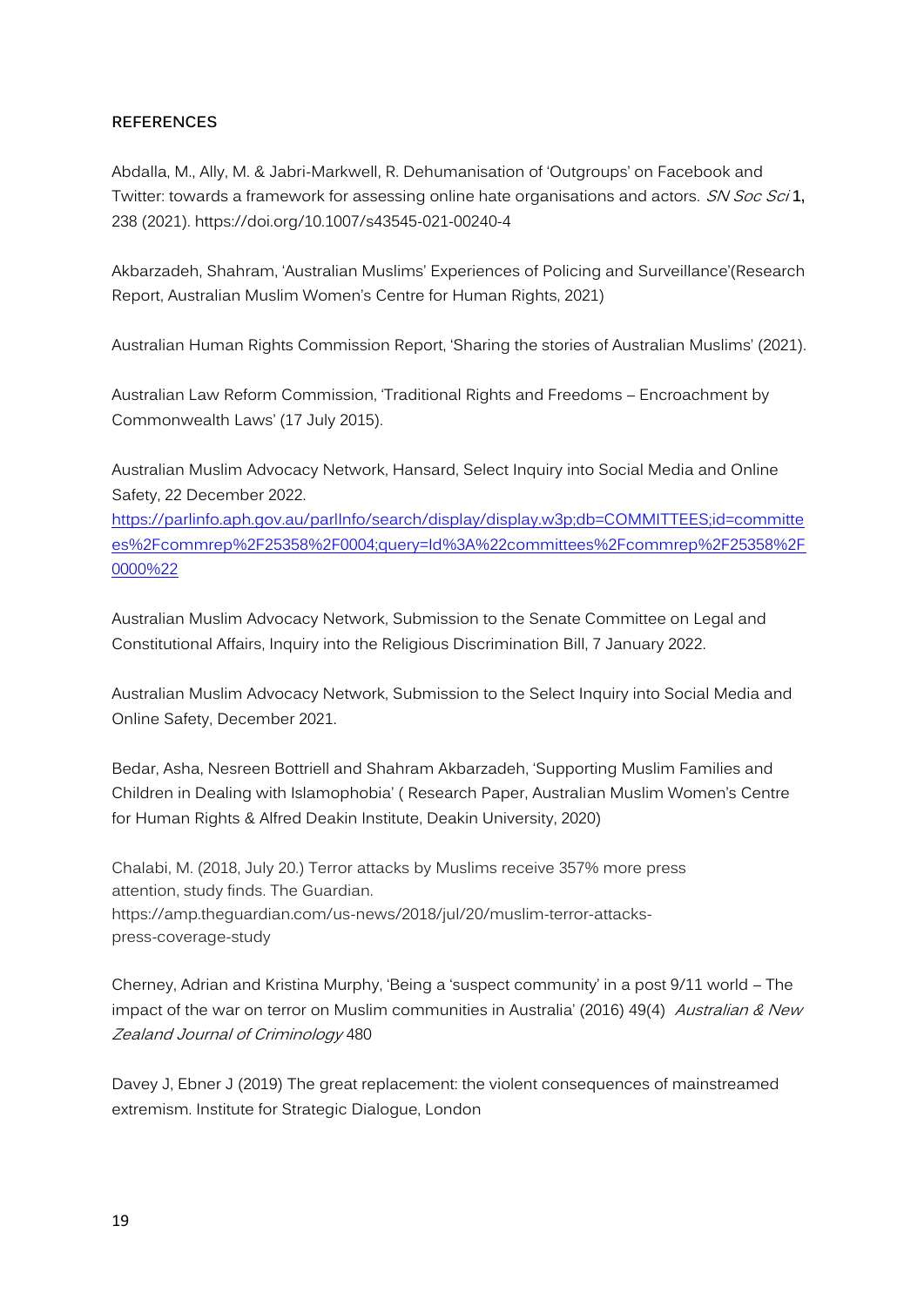Hardy, Kieran, 'Hijacking Public Discourse: Religious Motive in the Australian Definition of the Terrorist Act', (2011) 34(1) UNSW Law Journal 333

Haslam N (2006) Dehumanization: an integrative review. Personal Soc Psychol Rev 10:257

Iner, Derya, 'Islamophobia in Australia Report II (2016-2017)' (Report No 2, Charles Sturt University and ISRA, 2019)

Institute for Strategic Dialogue and Global Disinformation Index (2020) Bankrolling bigotry: an overview of the online funding strategies of American hate groups

Lee, Benjamin J, '"It's not paranoia when they are really out to get you": The Role of Conspiracy Theories in the Context of Heightened Security' (2017) 9(1) Behavioral Sciences of Terrorism and Political Aggression 4.

Lentini, Peter, 'The Australian Far-Right: An International Comparison of Fringe and Conventional Politics' in Mario Peucker and Debra Smith (eds). The Far-Right in Contemporary Australia (Palgrave Macmillan 2019) 19

Markus, Andrew, 'Mapping Social Cohesion Report 2020, (Full Report, Scanlon Foundation Research Institute, November 2020)

Maynard JL, Benesch S (2016) Dangerous speech and dangerous ideology: an integrated model for monitoring and prevention. Genocide Stud Prev 9(3):70

Media Diversity Australia, Submission to the Inquiry into Media Diversity by the Senate Environment and Communications References Committee, 2021. https://www.aph.gov.au/DocumentStore.ashx?id=52d81056-8dba-4db0-b23dfbadea3bed0a&subId=698484

Peucker, Mario, Debra Smith and Muhammad Iqbal, 'Mapping Networks and Narratives of Far-Right Movements in Victoria' (Research Report, Institute for Sustainable Industries and Liveable Cities and Victoria University, 2018)

Risius M, Blasiak K, Wibisino S, Jabri-Markwell R, Louis W (2021) Dynamic Matrix of Extremisms and Terrorism (DMET): a continuum approach towards identifying different degrees of extremisms. Report to the Global Internet Forum to Counter Terrorism

Senate Environment and Communications References Committee, Report of the Inquiry into media diversity in Australia (Full Report, Senate, 9 December 2021)https://parlinfo.aph.gov.au/parlInfo/download/committees/reportsen/024602/toc\_pdf/Me diadiversityinAustralia.pdf;fileType=application%2Fpdf